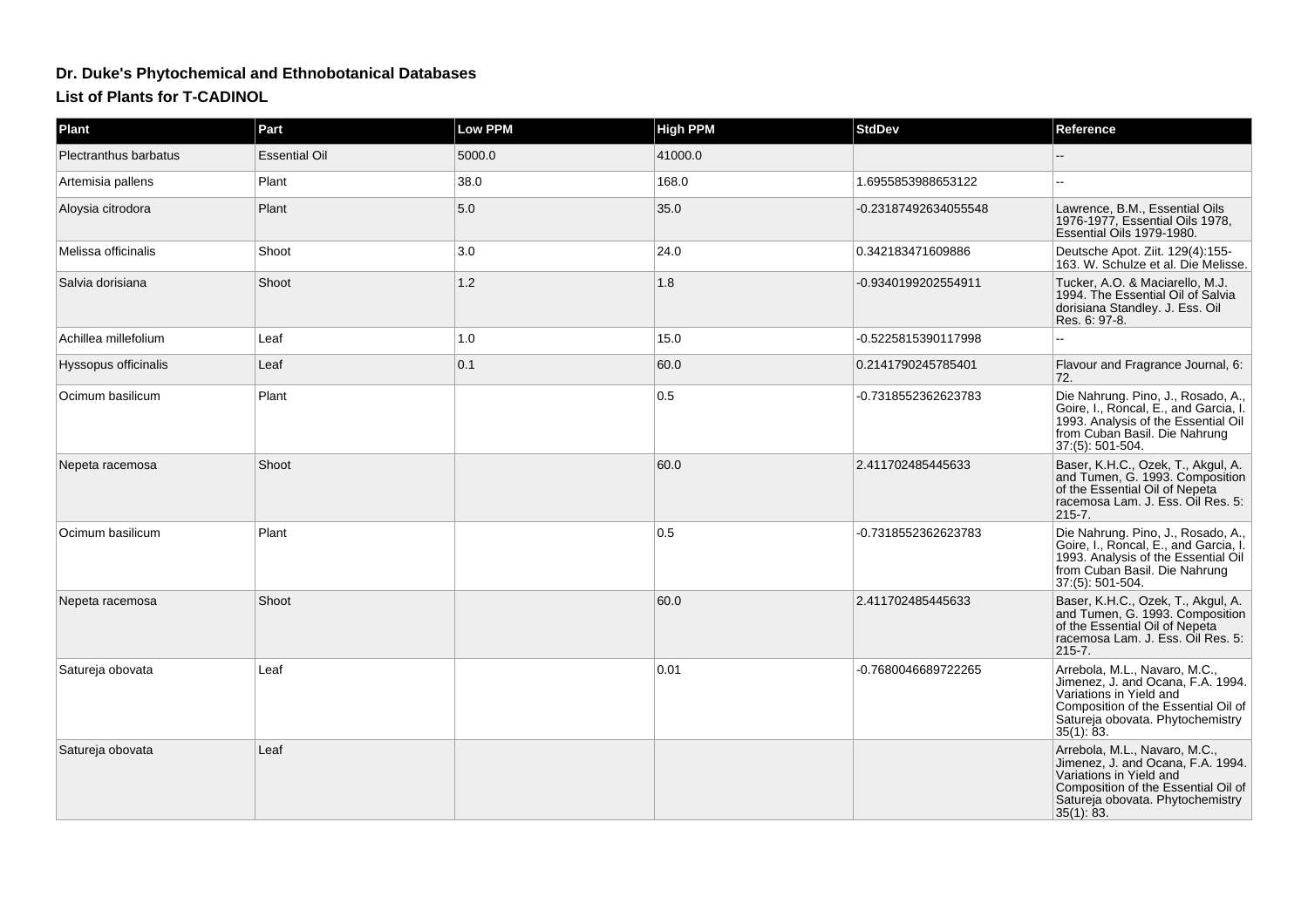| Plant                | Part             | <b>Low PPM</b> | <b>High PPM</b> | <b>StdDev</b>       | Reference                                                                                                                                                                                                                                                 |
|----------------------|------------------|----------------|-----------------|---------------------|-----------------------------------------------------------------------------------------------------------------------------------------------------------------------------------------------------------------------------------------------------------|
| Satureja obovata     | Leaf             |                |                 |                     | Arrebola, M.L., Navaro, M.C.,<br>Jimenez, J. and Ocana, F.A. 1994.<br>Variations in Yield and<br>Composition of the Essential Oil of<br>Satureja obovata. Phytochemistry<br>35(1): 83.                                                                    |
| Satureja obovata     | Leaf             |                |                 |                     | Arrebola, M.L., Navaro, M.C.,<br>Jimenez, J. and Ocana, F.A. 1994.<br>Variations in Yield and<br>Composition of the Essential Oil of<br>Satureja obovata. Phytochemistry<br>35(1): 83.                                                                    |
| Tagetes lucida       | Shoot            |                | 6.0             | -0.6925760353079873 | Bicchi, C., Fresia, M., Rubiolo, P.,<br>Monti, D., Franz, C., Goehler, I.<br>1997. Constituents of Tagetes<br>lucida Cav. ssp. lucida essential<br>oil. Flavor & Fragrance, 12(1): 47-<br>52.                                                             |
| Vitex agnus-castus   | Leaf Essent. Oil |                | 10700.0         | 1.0                 | Jim Duke's personal files.                                                                                                                                                                                                                                |
| Vitex agnus-castus   | Flower           |                |                 |                     | Jim Duke's personal files.                                                                                                                                                                                                                                |
| Vitex agnus-castus   | Fruit            |                |                 |                     | Jim Duke's personal files.                                                                                                                                                                                                                                |
| Teucrium polium      | Shoot            |                | 3.0             | -0.8650359531276329 | Perez-Alonso, M.J. Velasco-<br>Negueruela, A. and Lopez-Saez,<br>J.A. 1993. The Essential Oils of<br>Two Iberian Teucrium Species. J.<br>Ess. Oil Res. 5: 397-402.                                                                                        |
| Vitex agnus-castus   | Leaf             |                | 2.5             | -0.7272372511202277 | Ekundayo, O., Laakso, I.,<br>Holopainen, M., Hiltunen, R.,<br>Oguntimein, B., and Kauppinen, V.<br>1990. The Chemical Composition<br>and Antimicrobial Activity of the<br>Leaf Oil of Vitex agnus-castus L. J.<br>Essential Oil Research, 2: 115-<br>119. |
| Stevia rebaudiana    | Flower           |                | 60.0            |                     | Kinghorn, A. D. (Ed.) 2002.<br>Medicinal and Aromatic Plants -<br>Industrial Profiles, Stevia, The<br>genus Stevia. Taylor & Francis.<br>New York, NY. 211 pp.                                                                                            |
| Teucrium salviastrum | Shoot            |                | 0.65            | -1.0001295554196887 | Velasco-Negueruela, A. and<br>Perez-Alonso, M.J. 1990. The<br>Volatiles of Six Teucrium Species<br>from the Iberian Peninsula and the<br>Balearic Islands. Phytochemistry<br>29(4): 1165-9.                                                               |
| Stevia rebaudiana    | Leaf             |                | 28.0            | -0.309739598419035  | Kinghorn, A. D. (Ed.) 2002.<br>Medicinal and Aromatic Plants -<br>Industrial Profiles, Stevia, The<br>genus Stevia. Taylor & Francis.<br>New York, NY. 211 pp.                                                                                            |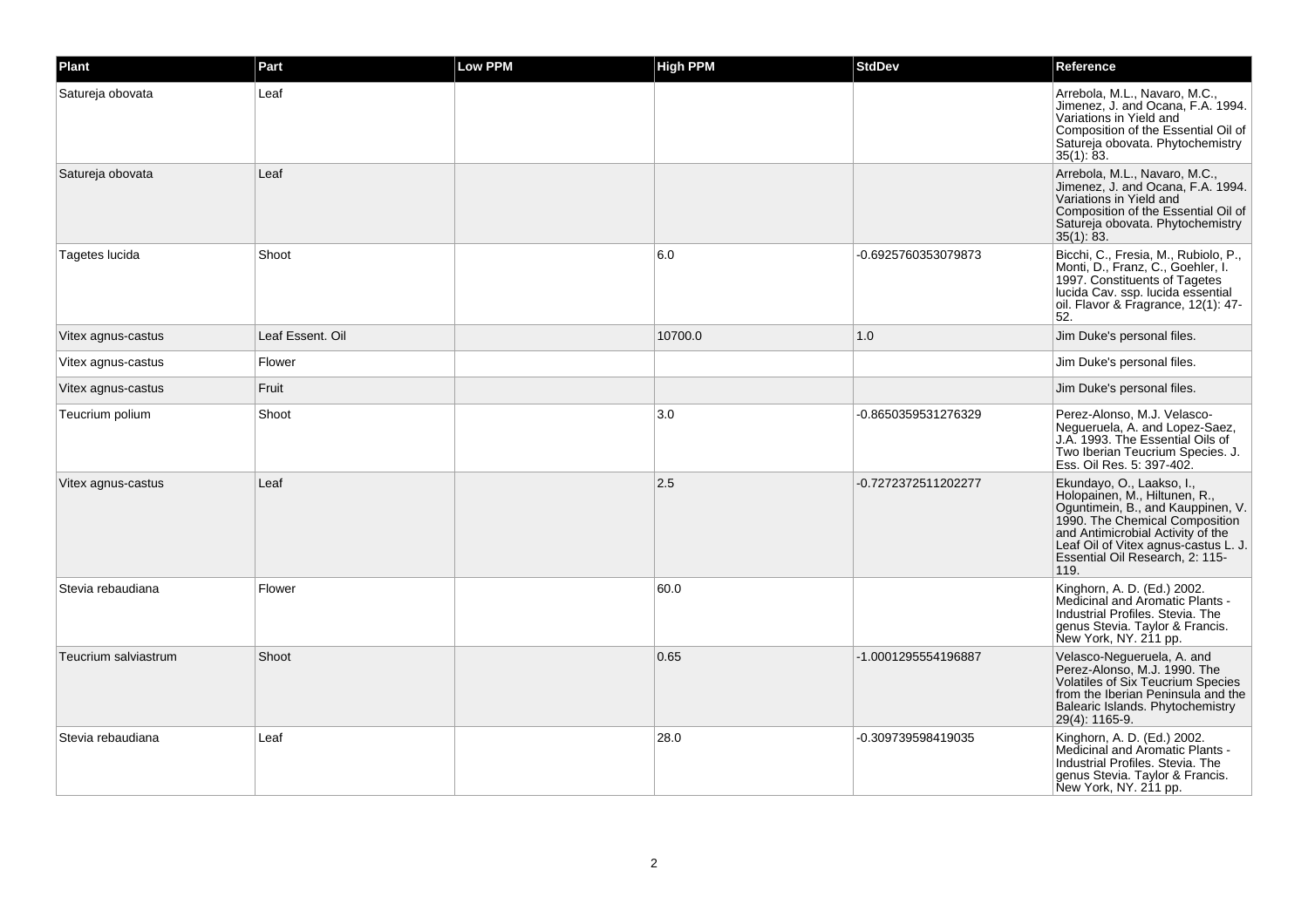| Plant                  | Part              | <b>Low PPM</b> | <b>High PPM</b> | <b>StdDev</b>       | Reference                                                                                                                                                                                          |
|------------------------|-------------------|----------------|-----------------|---------------------|----------------------------------------------------------------------------------------------------------------------------------------------------------------------------------------------------|
| Teucrium gnaphalodes   | Shoot             |                | 2.5             | -0.8937792727642405 | Perez-Alonso, M.J. Velasco-<br>Negueruela, A. and Lopez-Saez,<br>J.A. 1993. The Essential Oils of<br>Two Iberian Teucrium Species. J.<br>Ess. Oil Res. 5: 397-402.                                 |
| Melia azedarach        | Wood              |                |                 |                     |                                                                                                                                                                                                    |
| Metrosideros nervulosa | Leaf              |                | 176.0           | 2.1133840329447495  |                                                                                                                                                                                                    |
| Pinus sylvestris       | Leaf Essent. Oil  |                | 2000.0          | $-1.0$              | $\overline{a}$                                                                                                                                                                                     |
| Pinus sylvestris       | Leaf              |                |                 |                     | Leung, A. Y. and Foster, S. 1995.<br>Encyclopedia of Common Natural<br>Ingredients 2nd Ed. John Wiley &<br>Sons, New York. 649 pp.                                                                 |
| Ocimum basilicum       | Shoot Essent, Oil |                | 71400.0         |                     |                                                                                                                                                                                                    |
| Teucrium scorodonia    | Shoot             |                | 1.02            | -0.978859498888599  | Velasco-Negueruela, A. and<br>Perez-Alonso, M.J. 1990. The<br><b>Volatiles of Six Teucrium Species</b><br>from the Iberian Peninsula and the<br>Balearic Islands. Phytochemistry<br>29(4): 1165-9. |
| Hyssopus officinalis   | Shoot             |                | 30.0            | 0.6871033072491771  | Kerrola, K., Galambosi, B. and<br>Kallio, H. 1994. Volatile<br>Components and Odor Intensity of<br>Four Phenotypes of Hyssop<br>(Hyssopus officinalis L.) J. Agric.<br>Food Chem. 42: 776-781.     |
| Hyssopus officinalis   | Shoot             |                | 20.0            | 0.1122369145170252  | Kerrola, K., Galambosi, B. and<br>Kallio, H. 1994. Volatile<br>Components and Odor Intensity of<br>Four Phenotypes of Hyssop<br>(Hyssopus officinalis L.) J. Agric.<br>Food Chem. 42: 776-781.     |
| Hyssopus officinalis   | Shoot             |                | 30.0            | 0.6871033072491771  | Kerrola, K., Galambosi, B. and<br>Kallio, H. 1994. Volatile<br>Components and Odor Intensity of<br>Four Phenotypes of Hyssop<br>(Hyssopus officinalis L.) J. Agric.<br>Food Chem. 42: 776-781.     |
| Hyssopus officinalis   | Shoot             |                | 30.0            | 0.6871033072491771  | Kerrola, K., Galambosi, B. and<br>Kallio, H. 1994. Volatile<br>Components and Odor Intensity of<br>Four Phenotypes of Hyssop<br>(Hyssopus officinalis L.) J. Agric.<br>Food Chem. 42: 776-781.     |
| Hyssopus officinalis   | Shoot             |                |                 |                     | Kerrola, K., Galambosi, B. and<br>Kallio, H. 1994. Volatile<br>Components and Odor Intensity of<br>Four Phenotypes of Hyssop<br>(Hyssopus officinalis L.) J. Agric.<br>Food Chem. 42: 776-781.     |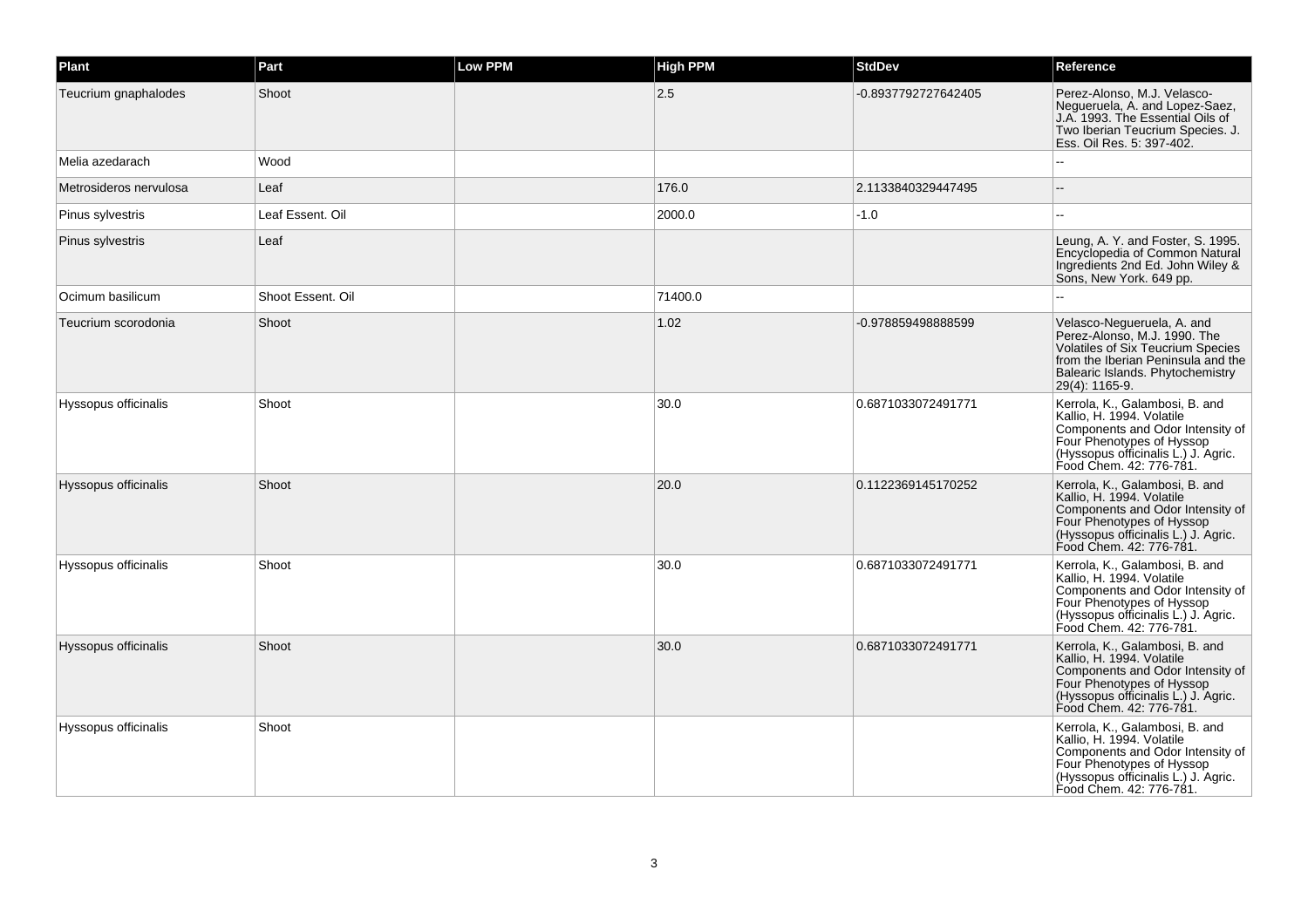| Plant                | Part  | <b>Low PPM</b> | <b>High PPM</b> | <b>StdDev</b>       | Reference                                                                                                                                                                                          |
|----------------------|-------|----------------|-----------------|---------------------|----------------------------------------------------------------------------------------------------------------------------------------------------------------------------------------------------|
| Hyssopus officinalis | Shoot |                |                 |                     | Kerrola, K., Galambosi, B. and<br>Kallio, H. 1994. Volatile<br>Components and Odor Intensity of<br>Four Phenotypes of Hyssop<br>(Hyssopus officinalis L.) J. Agric.<br>Food Chem. 42: 776-781.     |
| Hyssopus officinalis | Shoot |                | 30.0            | 0.6871033072491771  | Kerrola, K., Galambosi, B. and<br>Kallio, H. 1994. Volatile<br>Components and Odor Intensity of<br>Four Phenotypes of Hyssop<br>(Hyssopus officinalis L.) J. Agric.<br>Food Chem. 42: 776-781.     |
| Hyssopus officinalis | Shoot |                |                 |                     | Kerrola, K., Galambosi, B. and<br>Kallio, H. 1994. Volatile<br>Components and Odor Intensity of<br>Four Phenotypes of Hyssop<br>(Hyssopus officinalis L.) J. Agric.<br>Food Chem. 42: 776-781.     |
| Hyssopus officinalis | Shoot |                | 20.0            | 0.1122369145170252  | Kerrola, K., Galambosi, B. and<br>Kallio, H. 1994. Volatile<br>Components and Odor Intensity of<br>Four Phenotypes of Hyssop<br>(Hyssopus officinalis L.) J. Agric.<br>Food Chem. 42: 776-781.     |
| Hyssopus officinalis | Shoot |                | 30.0            | 0.6871033072491771  | Kerrola, K., Galambosi, B. and<br>Kallio, H. 1994. Volatile<br>Components and Odor Intensity of<br>Four Phenotypes of Hyssop<br>(Hyssopus officinalis L.) J. Agric.<br>Food Chem. 42: 776-781.     |
| Thymus funkii        | Shoot |                | 35.0            | 0.9745365036152531  | Vila, R., et al. 1995. Composition<br>and study of the variability of the<br>essential oil of Thymus funkii<br>Cousson. Flav. & Fragr. J. 10(6):<br>379-383.                                       |
| Thymus funkii        | Shoot |                | 25.0            | 0.39967011088310117 | Vila, R., et al. 1995. Composition<br>and study of the variability of the<br>essential oil of Thymus funkii<br>Cousson. Flav. & Fragr. J. 10(6):<br>379-383.                                       |
| Teucrium oxylepis    | Shoot |                | 9.24            | -0.5063193240627701 | Velasco-Negueruela, A. and<br>Perez-Alonso, M.J. 1990. The<br><b>Volatiles of Six Teucrium Species</b><br>from the Iberian Peninsula and the<br>Balearic Islands. Phytochemistry<br>29(4): 1165-9. |
| Teucrium asiaticum   | Shoot |                | 1.16            | -0.9708113693903488 | Velasco-Negueruela, A. and<br>Perez-Alonso, M.J. 1990. The<br><b>Volatiles of Six Teucrium Species</b><br>from the Iberian Peninsula and the<br>Balearic Islands. Phytochemistry<br>29(4): 1165-9. |